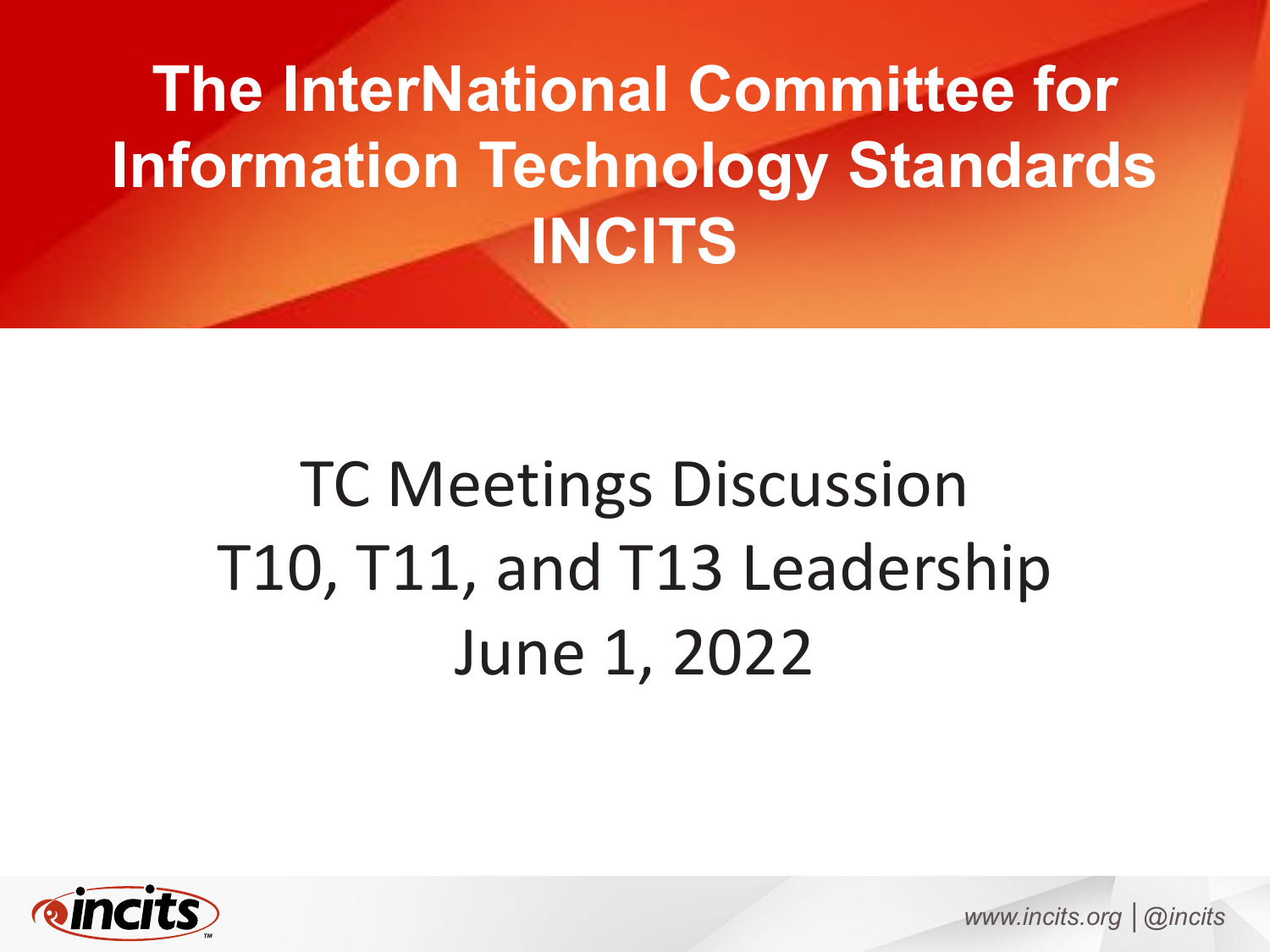#### **General Discussion Points**

- Covid continues to impact standards organizations
	- The economic downturn has made matters worse as companies are implementing cost cutting measures which limit travel
	- Many companies and individuals still have concerns about protocols and safety
- Virtual meetings are less than ideal due to the lack of collaboration
	- The absence of conversations in the hallway, dinner, bar, etc.
	- **Lack of personal interaction limits non-verbal communication. For example** by observing body language one can "read" the room which facilitates compromise
	- **Some organizations have experienced longer development times as more** people participate.
	- For international meetings different time zones are tough to manage
	- Meeting fatigue, participants may suffer from very long workdays and lack of personal time to reflect and be more productive

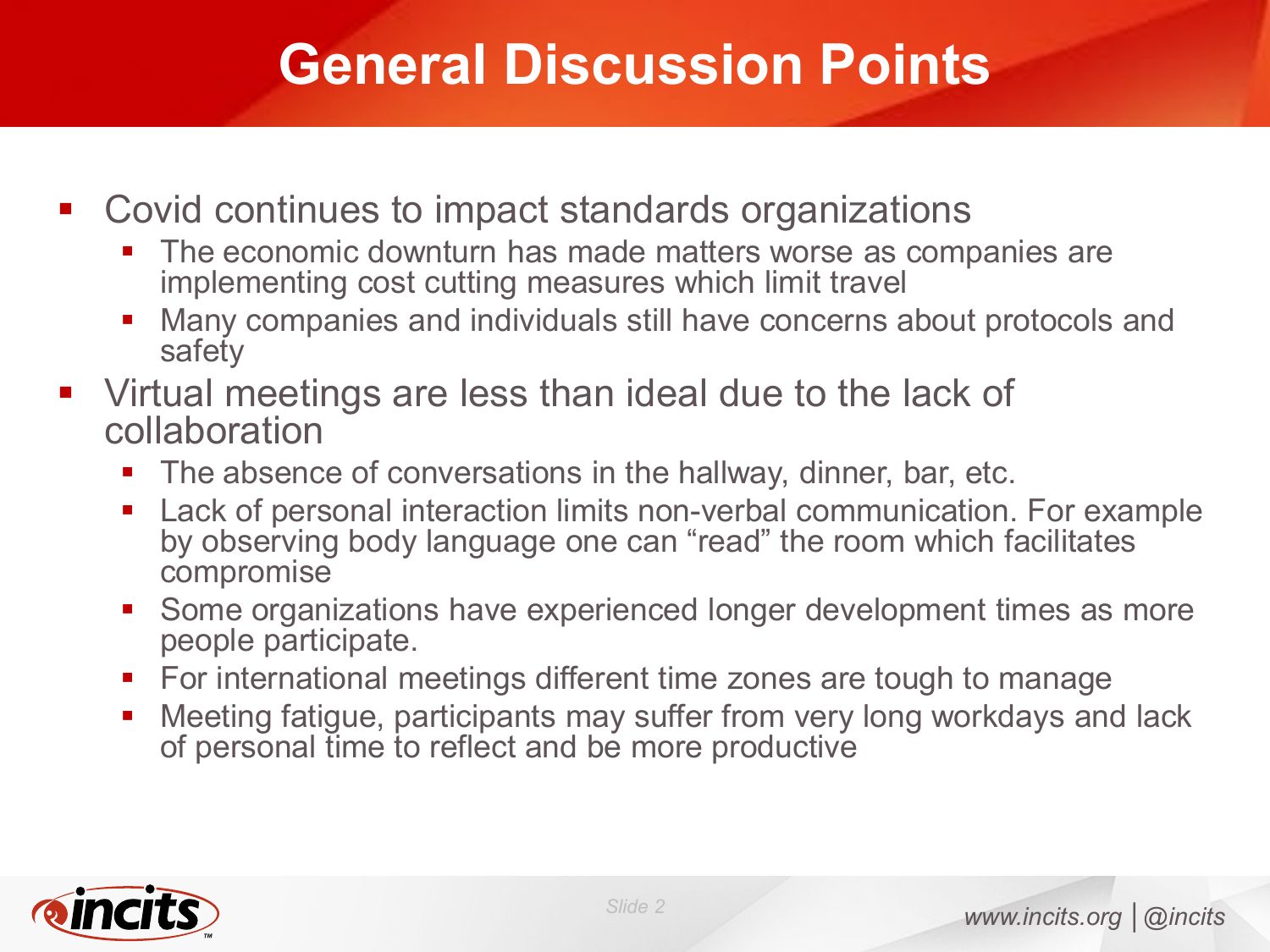#### **General Discussion Points - Cont**

- **Although hybrid meetings are better than 100% virtual,** there are still issues.
	- Challenges for meeting hosts due to lack of consistent attendance numbers
	- Many companies have determined that as long as the hybrid meeting format exists, then they will not send representatives to the face to face portion.
	- **Development of personal relationship are harder. Relationships as** well as technical expertise enables the success of standards organizations.
- Conference facilities have improved to the point where hybrid meetings are fairly successful
	- The use of smaller conference rooms, better conferencing software, speaker systems have helped bridge the gap between remote and physical attendees

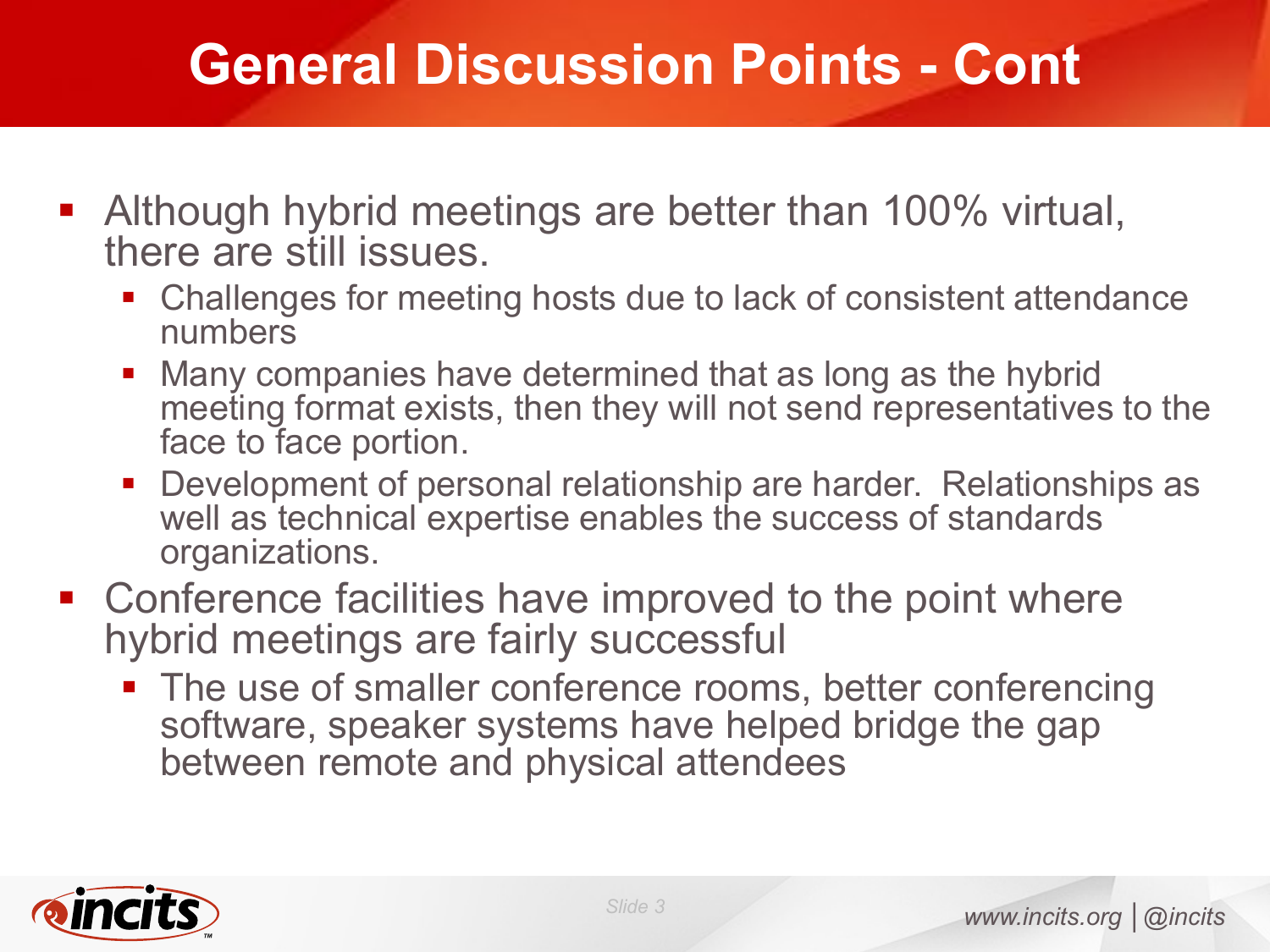# **T11 Hybrid Experience**

- T11 has held meetings using the hybrid format since August 2021.
- **Those that attend the hybrid meetings in person enjoy the one on one** interactions
- Our receptions are still very popular and allow a relaxed atmosphere to further discuss issues
- 55-60% of voting T11 member companies attend.
- On the average there are 18-20 people attending meetings in person
- Our goal is to return to 100% face to face in the second half of 2022
- **Perhaps as a compromise we hold three face to face and three hybrid** meetings
- The waiting room feature has helped keep bad actors from attending and/or disrupting the meetings

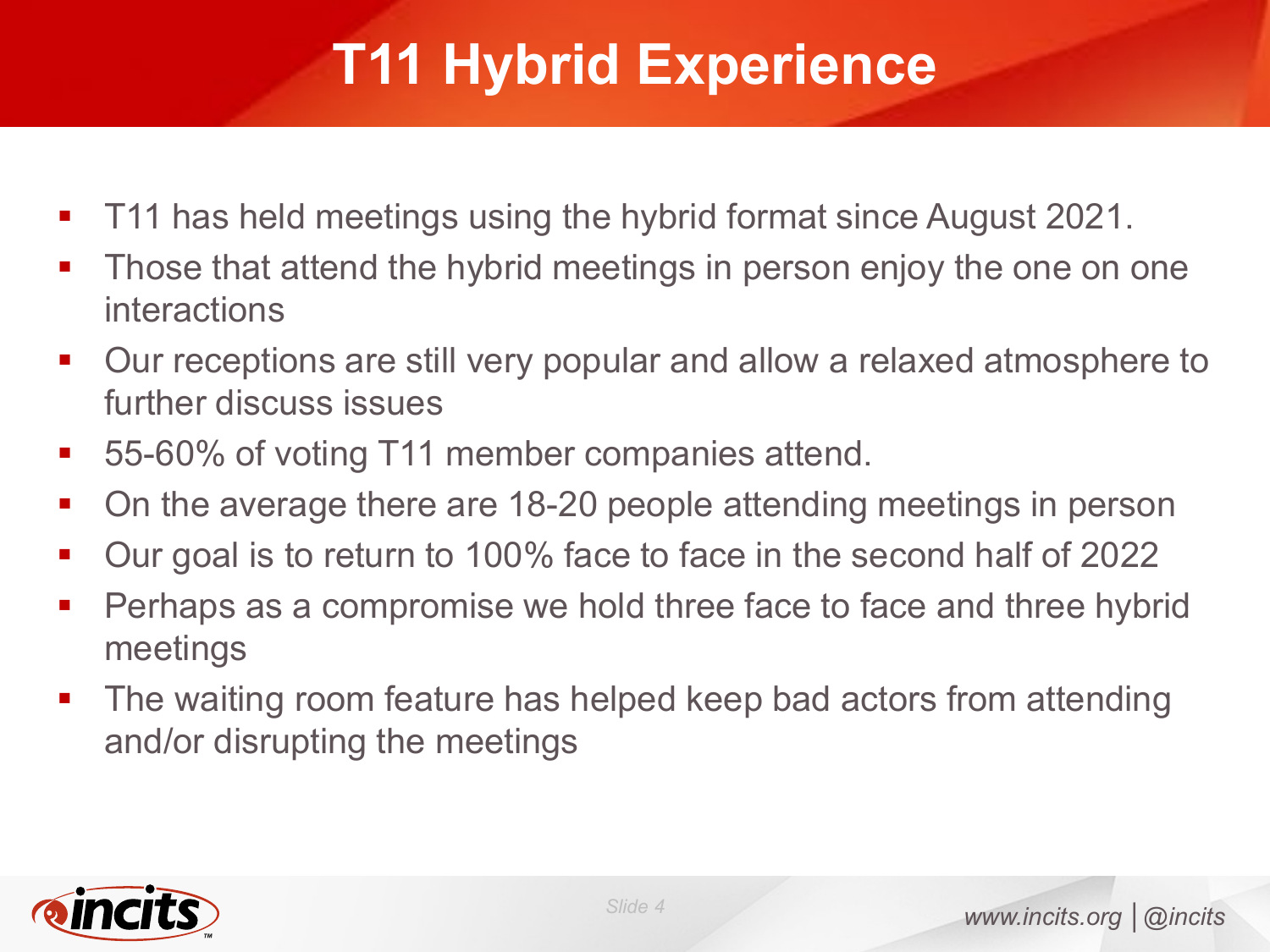## **T10 Hybrid Experience**

- Those that attend the hybrid meetings in person enjoy the one on one interactions
- 30 35% of meeting attendees are in person.
- On the average there are 6 8 people attending meetings in person
- We have not set a goal for when to return to face-toface only meetings
- Some companies have indicated that if face-to-face is required they will drop to advisory status or may drop T10 all together